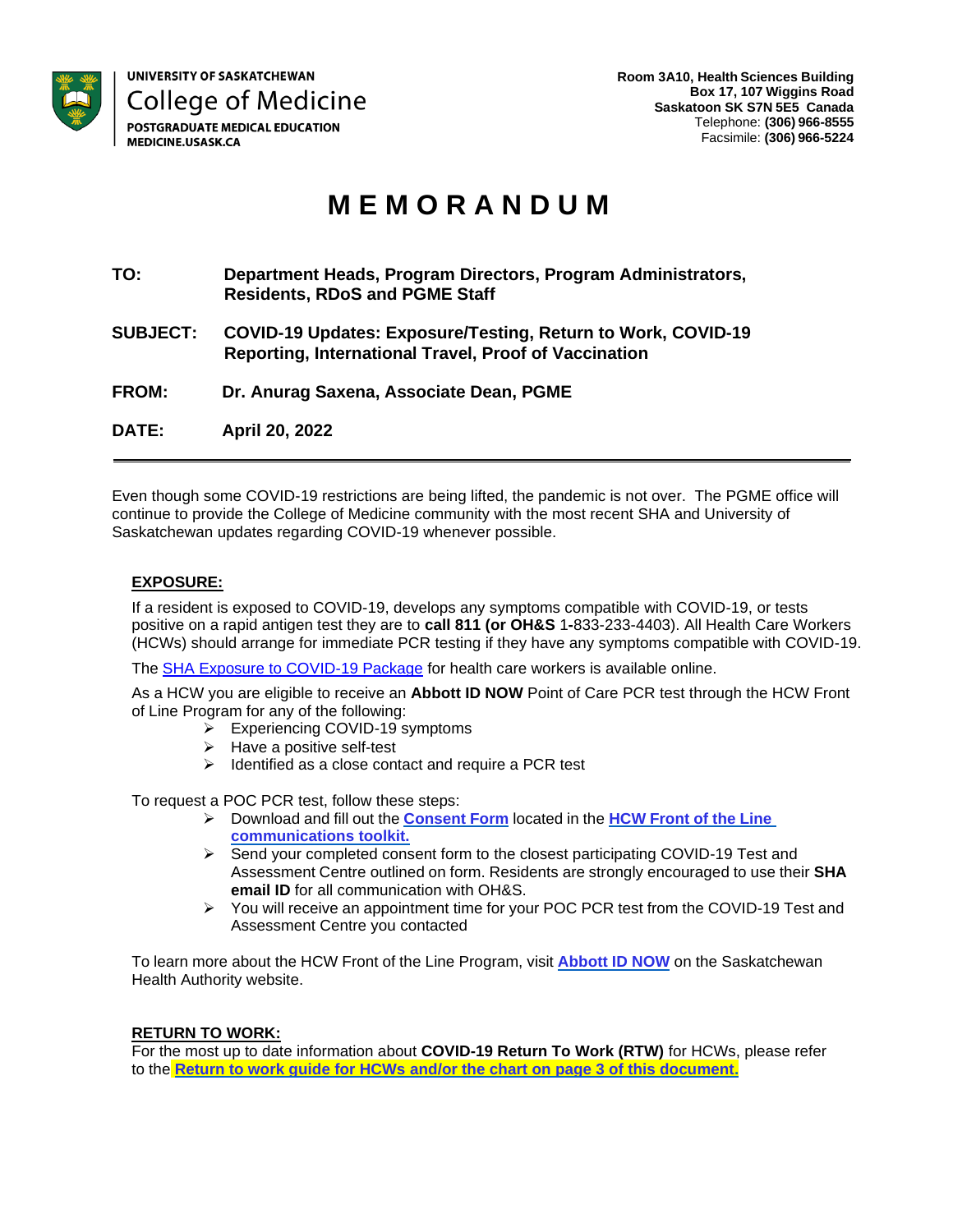#### **REPORTING:**

Residents must follow the standard reporting procedures if they are sick.

- The resident must email their Program Administrator (PA) or Program Director (PD) to notify the program that they are waiting advice from 811 regarding requirements for testing and selfisolation.
- The resident must work with their PAA closely to ensure that they are following the established procedures for time away from residency training and plan for return to work.
- The program must provide the resident's name to the PGME office.

### **INTERNATIONAL TRAVEL:**

The University of Saskatchewan is gradually resuming international travel. See [USASK Travel Requirements](https://covid19.usask.ca/info/travellers.php#Internationaltravel) for details and instructions.

- Residents travelling to a country outside of Canada where there are no current [travel advisories](https://travel.gc.ca/travelling/advisories) in place are asked to submit a [travel request](https://jira.usask.ca/servicedesk/customer/portal/1/create/378) to Connection Point for approval.
- Residents travelling to an area outside of Canada where a [travel advisory](https://travel.gc.ca/travelling/advisories) indicates that Canadians should *avoid all non-essential travel* or *avoid all travel* must continue to use the PGME International Travel Request Form. See your Program Administrator for details.

**PROOF OF VACCINATION:** Incoming elective residents are no longer required to provide proof of vaccination prior to starting an elective at the University of Saskatchewan. Being fully vaccinated is still recommended as a safe and effective way to limit the transmission of the COVID-19 virus. A list of vaccination clinics can be found [here.](https://www.saskhealthauthority.ca/your-health/conditions-diseases-services/covid-19-saskatchewan)

The PGME office is here to assist you throughout this process. If you have any questions or concerns, please reach out to Ms. Gayathri Manoharan [gayathri.manoharan@usask.ca.](mailto:gayathri.manoharan@usask.ca)

Sincerely,

Anurag Saxena MD, M.Ed., MBA, FRCPC Associate Dean, Postgraduate Medical Education